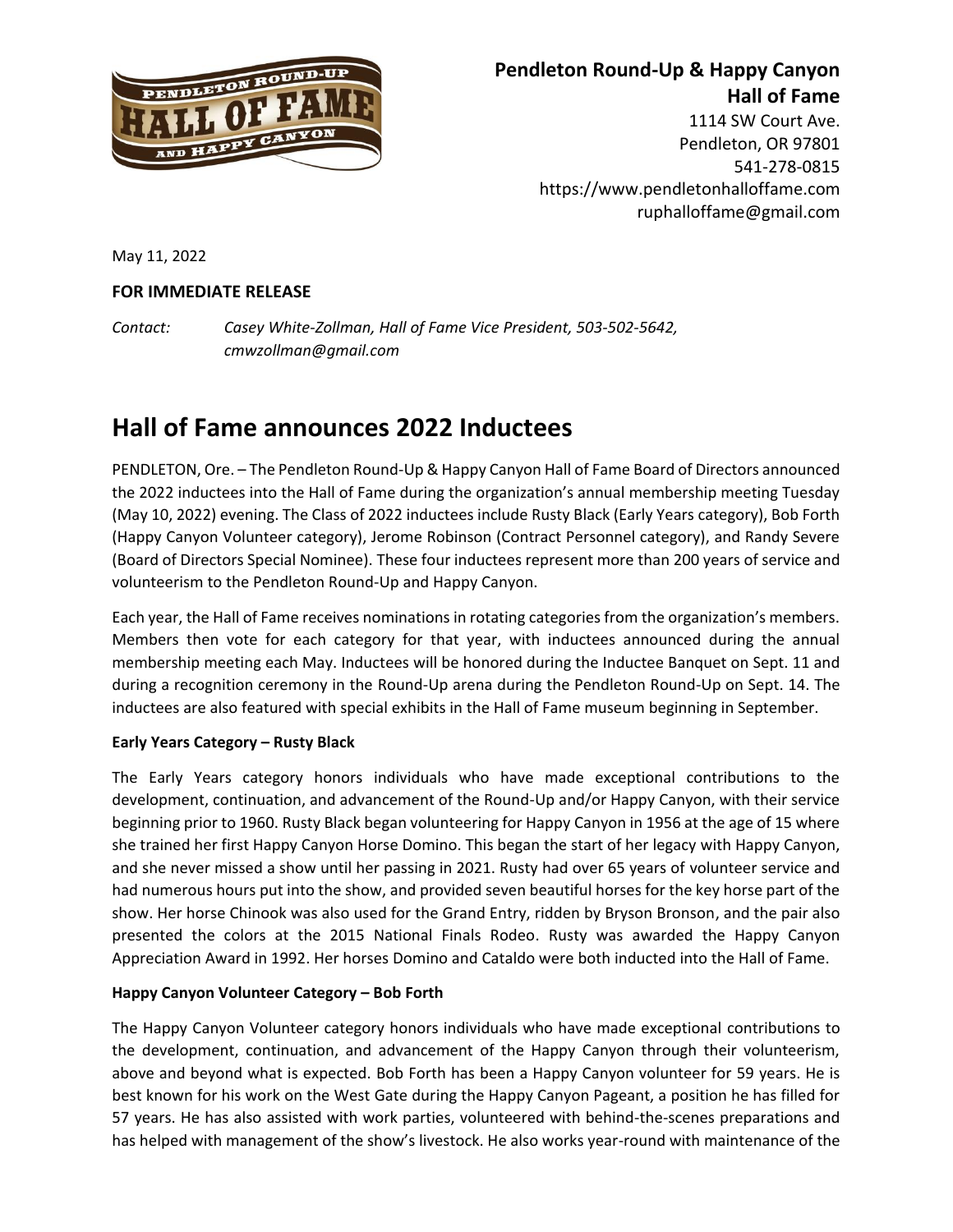

# **Pendleton Round-Up & Happy Canyon Hall of Fame**

1114 SW Court Ave. Pendleton, OR 97801 541-278-0815 https://www.pendletonhalloffame.com ruphalloffame@gmail.com

rolling stock. He received the Happy Canyon Appreciation Award in 1999 and served on the Hall of Fame Board from 2009-2013 as Inductee Director. He is also an active volunteer for the Round-Up as an integral part of the Westward Ho! Parade team, helping to repair and maintain the rolling stock. Bob was honored with the Round-Up Appreciation Award in 2016 and the Orville Gerberding Award in 2014.

### **Contract Personnel Category – Jerome Robinson**

The Contract Personnel category honors individuals who have had significant achievement at the Round-Up as participants, success in rodeo on a regional and national level, and exemplified the ideals of rodeo and the western heritage. Jerome Robinson was the arena director for PBR. He had a talent for production and all aspects of the event were always covered. In addition to production, Jerome also provided infrastructure including chutes, arena, and stock pens for the event and brought his crew every year to oversee the set-up and work the stock pens to ensure the event ran smoothly. Jerome was a crucial part in front of the chutes at the Pendleton PBR events. During his time in the professional ranks, Robinson served as the Bull Riding Director on the PRCA board for four years, vice president for one year, served a term on the National Finals Rodeo Commission, and was on the PRCA research and development committee for the building of the Colorado Springs headquarters and PRCA Hall of Fame. Jerome made a lasting contribution to rodeo in 1975 when he helped institute the centralized computer entry system known today as PROCOM. Jerome was honored by Round-Up and Happy Canyon in 2019 for his unwavering support and dedication to PBR events in Pendleton. Jerome passed away in January of 2022.

#### **Board of Directors Special Nominee – Randy Severe**

This year, the Round-Up & Happy Canyon Hall of Fame Board of Directors approved the special induction of Randy Severe as part of the Class of 2022 inductees. The Board over history has held the ability to induct an individual into the Hall of Fame in consideration of special circumstances. Randy's induction is based on his contributions as a contractor, volunteer, and commitment to the professional rodeo cowboys, many of whom he considered friends, in a city that he loved very much.

Randy spent 47 years as a saddle maker for Severe Brothers Saddlery, following in the footsteps of fellow Hall of Famers, his father Bill Severe and his Uncle Duff Severe. For approximately 20 of those 47 years, Randy was at the forefront of Severe Brothers as a master saddle maker. From 1968 to his death in 2021, Severe Brothers built 250 of the 402 championship saddles of the Pendleton Round-Up. During his lifetime, Randy is credited for making over 530 saddles inclusive of the championship saddles.

Randy also kept the legendary Hotel de Cow Punch doors open. The legacy of the Hotel was 73 years strong at Randy's passing and had seen the likes of rodeo contestants from the early years of the Rodeo Cowboy Association (RCA) to the modern-day Professional Rodeo Cowboy Association (PRCA). The Hotel was not only a place of refuge and relaxation for rough stock cowboys during Round-Up week but saw the coming and goings of cowboys almost year-round.